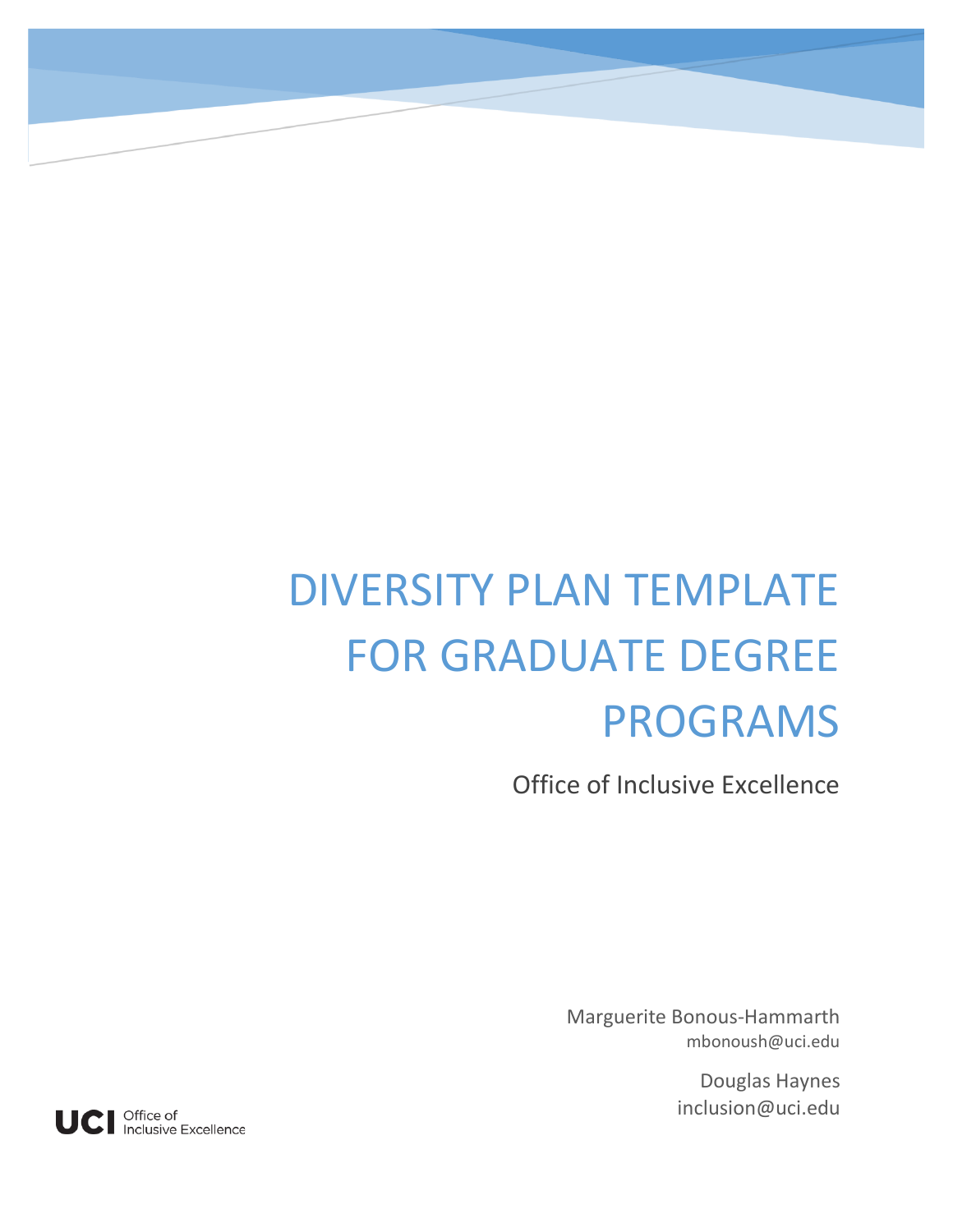## Contents

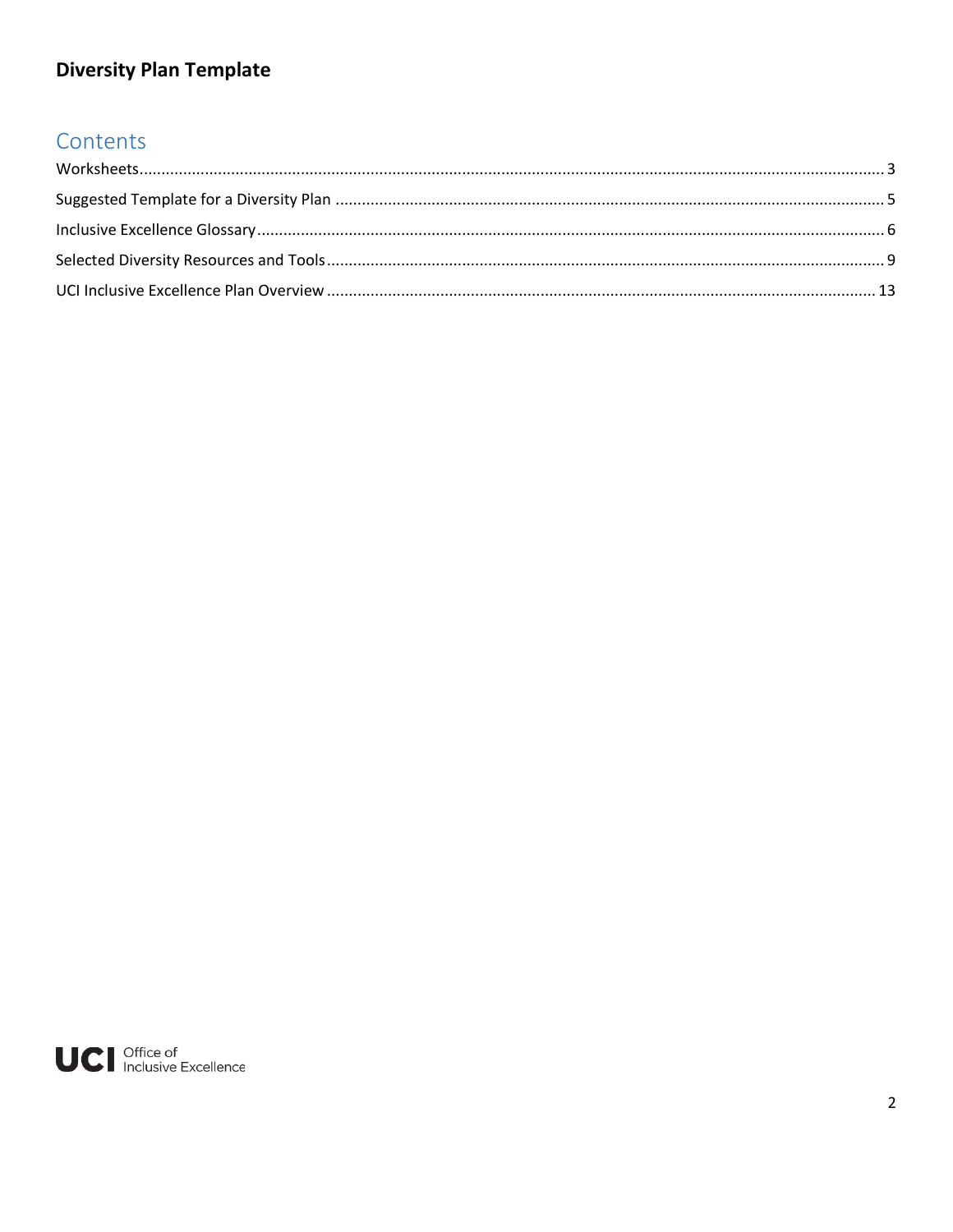A system-wide policy in August 2019 requires all program and unit proposals to include a section addressing contributions to diversity, with *(a) a vision for how the program will advance UC's goals for diversity and (b) a plan that details what steps the program will take in its first five years to move it toward the identification, recruitment, and retention of underrepresented minority students and faculty. The proposal should clearly document the ways in which the program will evaluate its diversity goals.*

*A goal of inclusive excellence at UCI is for the campus to become the national leader of inclusive excellence in higher education by 2025, providing a learning environment where all expect equity, support diversity, practice inclusion, and honor free speech. The following worksheets and resources are offered to support individual program proposals to advance inclusive excellence.*

#### **Worksheets**

<span id="page-2-0"></span>General Instructions: If needed, as a first step, please use the worksheets provided to identify special program needs related to diversity and the evidence informing your diversity plan narratives about how your unit or program of interest activities are advancing inclusive excellence in relation to the school and campus priorities.

Unit/Program:

**VISION STATEMENT** – *[What is the overarching vision guiding your inclusive excellence work? How will your actions shape inclusive excellence in your unit and for the campus?]* Please see attached Inclusive Excellence Glossary.

\_\_\_\_\_\_\_\_\_\_\_\_\_\_\_\_\_\_\_\_\_\_\_\_\_\_\_\_\_\_\_\_\_\_\_\_\_\_\_\_\_\_\_\_\_\_\_\_\_\_\_\_\_\_\_\_\_\_\_\_\_\_\_\_\_

\_\_\_\_\_\_\_\_\_\_\_\_\_\_\_\_\_\_\_\_\_\_\_\_\_\_\_\_\_\_\_\_\_\_\_\_\_\_\_\_\_\_\_\_\_\_\_\_\_\_\_\_\_\_\_\_\_\_\_\_\_\_\_\_\_

\_\_\_\_\_\_\_\_\_\_\_\_\_\_\_\_\_\_\_\_\_\_\_\_\_\_\_\_\_\_\_\_\_\_\_\_\_\_\_\_\_\_\_\_\_\_\_\_\_\_\_\_\_\_\_\_\_\_\_\_\_\_\_\_\_

\_\_\_\_\_\_\_\_\_\_\_\_\_\_\_\_\_\_\_\_\_\_\_\_\_\_\_\_\_\_\_\_\_\_\_\_\_\_\_\_\_\_\_\_\_\_\_\_\_\_\_\_\_\_\_\_\_\_\_\_\_\_\_\_\_

\_\_\_\_\_\_\_\_\_\_\_\_\_\_\_\_\_\_\_\_\_\_\_\_\_\_\_\_\_\_\_\_\_\_\_\_\_\_\_\_\_\_\_\_\_\_\_\_\_\_\_\_\_\_\_\_\_\_\_\_\_\_\_\_\_

\_\_\_\_\_\_\_\_\_\_\_\_\_\_\_\_\_\_\_\_\_\_\_\_\_\_\_\_\_\_\_\_\_\_\_\_\_\_\_\_\_\_\_\_\_\_\_\_\_\_\_\_\_\_\_\_\_\_\_\_\_\_\_\_\_

\_\_\_\_\_\_\_\_\_\_\_\_\_\_\_\_\_\_\_\_\_\_\_\_\_\_\_\_\_\_\_\_\_\_\_\_\_\_\_\_\_\_\_\_\_\_\_\_\_\_\_\_\_\_\_\_\_\_\_\_\_\_\_\_\_

\_\_\_\_\_\_\_\_\_\_\_\_\_\_\_\_\_\_\_\_\_\_\_\_\_\_\_\_\_\_\_\_\_\_\_\_\_\_\_\_\_\_\_\_\_\_\_\_\_\_\_\_\_\_\_\_\_\_\_\_\_\_\_\_\_

**Guiding Evidence and Questions** – *[What evidence informs your unit and/or program about program needs, the status of individuals served, the challenges and opportunities for engaging target populations?]*

Evidence on students *[briefly state]*:

Evidence on faculty *[briefly state]*: **Eximine and the contract of the contract of the contract of the contract of the contract of the contract of the contract of the contract of the contract of the contract of the contra** 

Evidence on staff *[briefly state]*: \_\_\_\_\_\_\_\_\_\_\_\_\_\_\_\_\_\_\_\_\_\_\_\_\_\_\_\_\_\_\_\_\_\_\_\_\_\_\_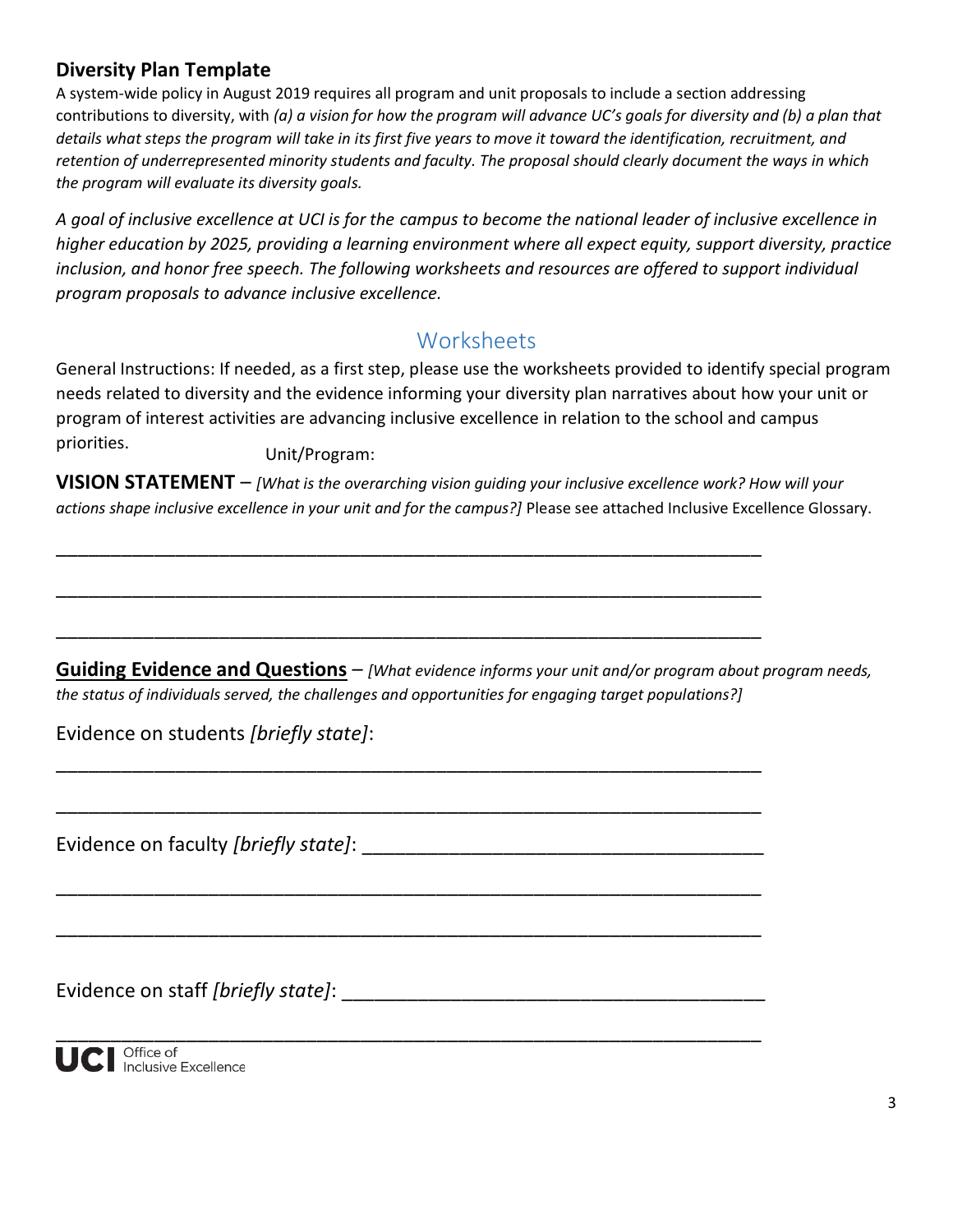## UCI University of<br>California, Irvine

#### Unit/

Program:

#### **Action Plan Worksheet**

*[Briefly identify the goals, actions, leadership and metrics associated with each area of inclusive excellence for programs of interest]*

| <b>OBJECTIVES</b> | $WHAT -$<br>actions will be<br>taken? | $WHO - is$<br>accountable<br>/responsible for<br>completion? | <b>WHAT</b><br><b>RESOURCES -</b><br>will be used? | <b>WHAT ARE</b><br><b>LEADING</b><br>INDICATORS/<br><b>WHAT ARE</b><br><b>LAGGING</b><br><b>INDICATORS?</b> | <b>Start by</b> | End by |
|-------------------|---------------------------------------|--------------------------------------------------------------|----------------------------------------------------|-------------------------------------------------------------------------------------------------------------|-----------------|--------|
|                   |                                       |                                                              |                                                    |                                                                                                             |                 |        |
|                   |                                       |                                                              |                                                    |                                                                                                             |                 |        |
|                   |                                       |                                                              |                                                    |                                                                                                             |                 |        |

<span id="page-3-0"></span>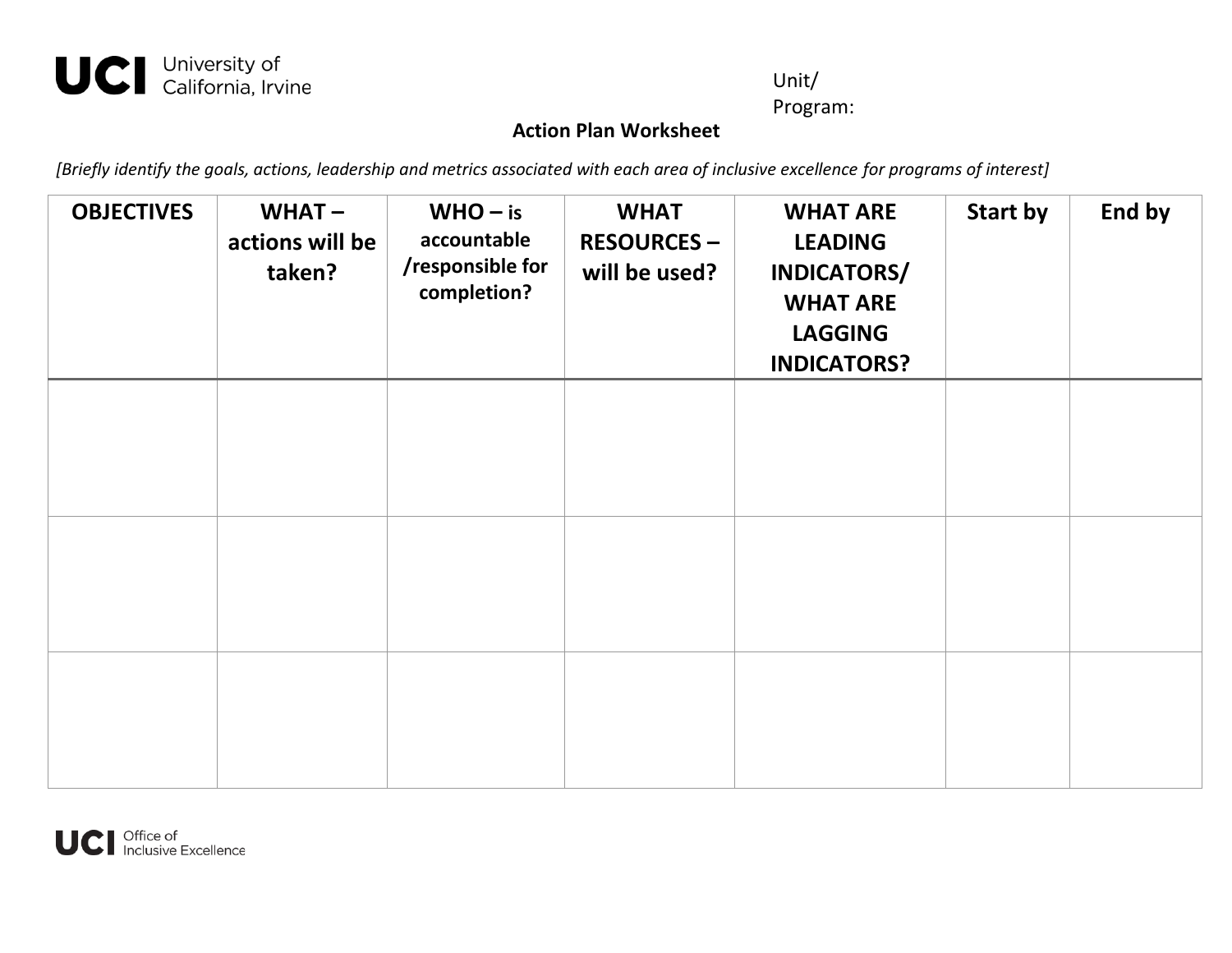## Suggested Template for a Diversity Plan

*[Briefly summarize worksheet components into a diversity plan for the unit or program of interest]*

**Diversity Plan Vision Stated Vision for Program**: *[Aligns to campus, unit, and department plans]*

 $\text{Goal 1:}$  SMART DESCRIPTION EXAMPLE: Increase yearly enrollment of xx students (students of interest for program) by xx%

- Year 1 strategies relevant to examining outreach, admissions practices
- Year 2 strategies relevant to enhancing outreach, admissions practices and/or reducing barriers to these outcomes; integrates specific diversity resources
- Year 3-5 strategies relevant to reviewing and improving



 $\text{Goal 2: }$  SMART DESCRIPTION EXAMPLE: Retain diverse students by implementing program x (or related activity relevant to population)

- Year 1 strategies relevant to examining mentoring, advising, success, and completion; integrates specific diversity resources
- Year 2 strategies relevant to increasing mentoring, advising, success, and completion and/or reduce barriers to success outcomes
- Year 3-5 strategies relevant to improving based on indicators and program priorities.



#### **SMART goal description components**:

**S**pecific – to target population and practice

**M**easurable – through indicators, tools,

**A**chievable – evidence-based approach to suggest success

**R**elevant – critical to program priorities

**T**ime-bound – accomplishable within stated time period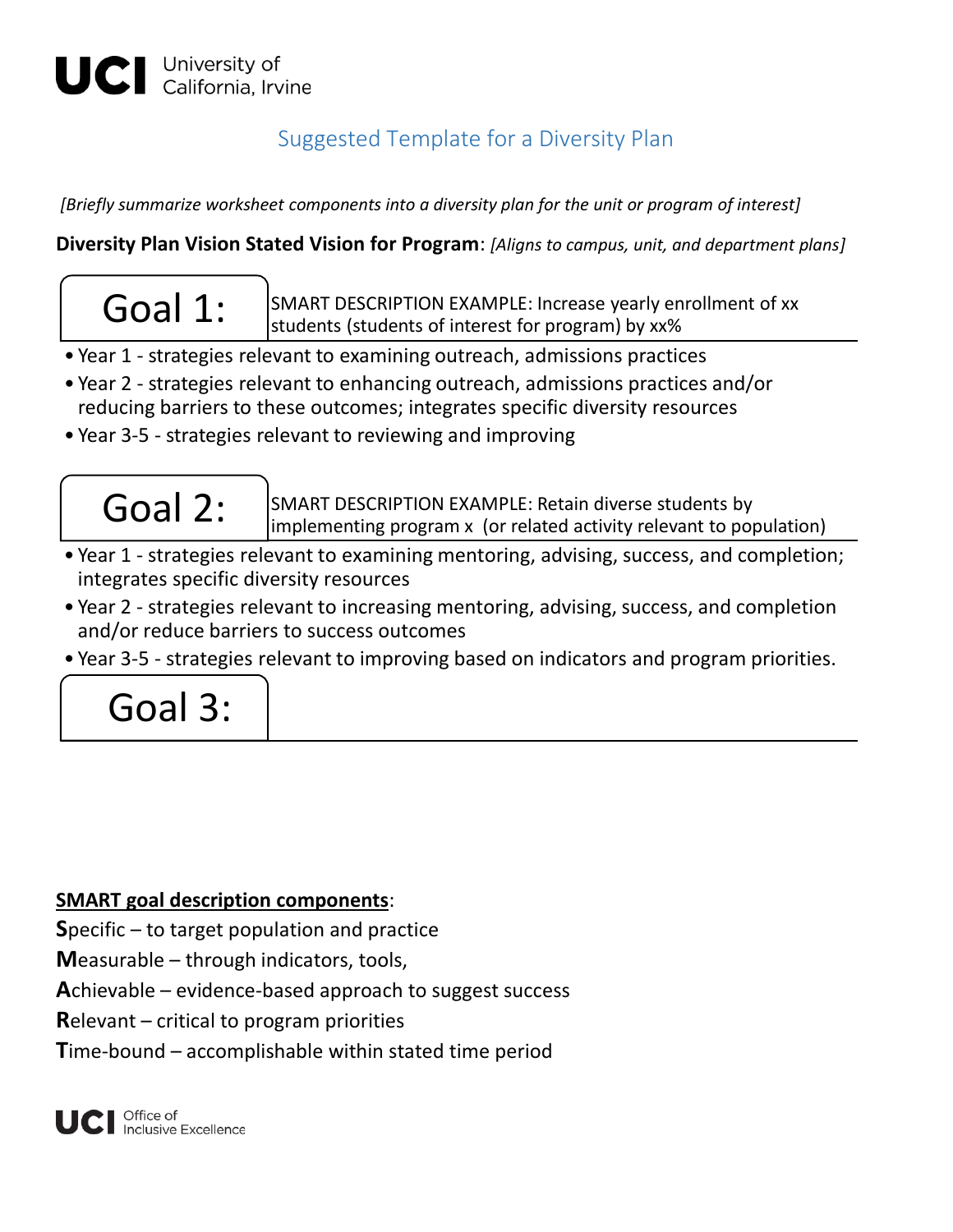| <b>Term</b>   | <b>Description</b>                                                               | <b>Source</b>                                                        |
|---------------|----------------------------------------------------------------------------------|----------------------------------------------------------------------|
| affirmative   | Federal policy first enacted by President                                        | American Association for Access, Equity, and Diversity:              |
| action        | John F. Kennedy Executive Order 10925                                            | https://www.aaaed.org/aaaed/history of affirmative action.asp        |
|               | to make active effort to ensure equal<br>treatment of applicants without regard  |                                                                      |
|               | to race, color, religion, sex, or national                                       |                                                                      |
|               | origin. Subsequent legislation added                                             |                                                                      |
|               | considerations of additional groups and                                          |                                                                      |
|               | later dismantled state mandates.                                                 |                                                                      |
| Asian         | Designation as an institution of higher                                          | AANAPISI webpage: https://www.aanapisi.net/                          |
| American and  | education having an enrollment of                                                |                                                                      |
| <b>Native</b> | undergraduate students at least 10                                               |                                                                      |
|               | percent Asian American and Native<br>American Pacific Islander students. At      |                                                                      |
| American      | least 50% of an institution's degree-                                            |                                                                      |
| Pacific       | seeking students must receive financial                                          |                                                                      |
| Islander-     | assistance under specific federal                                                |                                                                      |
| Serving       | programs. One of eight federally                                                 |                                                                      |
| Institutions  | designated Minority Serving Institution                                          |                                                                      |
| (AANAPISI)    | programs established by Congress in                                              |                                                                      |
|               | 2007 as part of the College Cost<br>Reduction and Access Act.                    |                                                                      |
| bias          | An inclination of temperament or                                                 | Merriam-Webster                                                      |
|               | outlook; an instance of such prejudice.                                          |                                                                      |
| campus        | The state of learning and learners                                               | Hurtado, S., Milem, J.F., Clayton-Pedersen, A.R., & Allen, W.R.      |
| climate       | relative to dimensions concerning the                                            | (1998), The Review of Higher Education, 21(3), 279-302.              |
|               | institutional legacy of                                                          |                                                                      |
|               | inclusion/exclusion, the numerical or                                            |                                                                      |
|               | compositional diversity present, the<br>psychological beliefs and perceptions of |                                                                      |
|               | individuals about the relations between                                          |                                                                      |
|               | groups, and the social or behavioral                                             |                                                                      |
|               | interactions among individuals and                                               |                                                                      |
|               | groups from different identity                                                   |                                                                      |
|               | backgrounds.                                                                     |                                                                      |
| community     | "A group of people with diverse                                                  | MacQueen, K.M., McLellan, E., Metzger, D.S., Kegeles, S., Strauss,   |
|               | characteristics who are linked by social                                         | R.P., Scotti, R., Blanchard, L., & Trotter, II, R.T. (2001), What is |
|               | ties, share common perspectives, and<br>engage in joint action in geographical   | community? An evidence-based definition for participatory            |
|               | locations or settings."                                                          | public health. American Journal of Public Health, 91(12), 1929-      |
|               |                                                                                  | 1938.                                                                |
| diversity     | Variety or the quality of being diverse                                          | Online etymology dictionary webpage:                                 |
|               | between two or more things or kinds.                                             | https://www.etymonline.com/word/diversity                            |

## Inclusive Excellence Glossary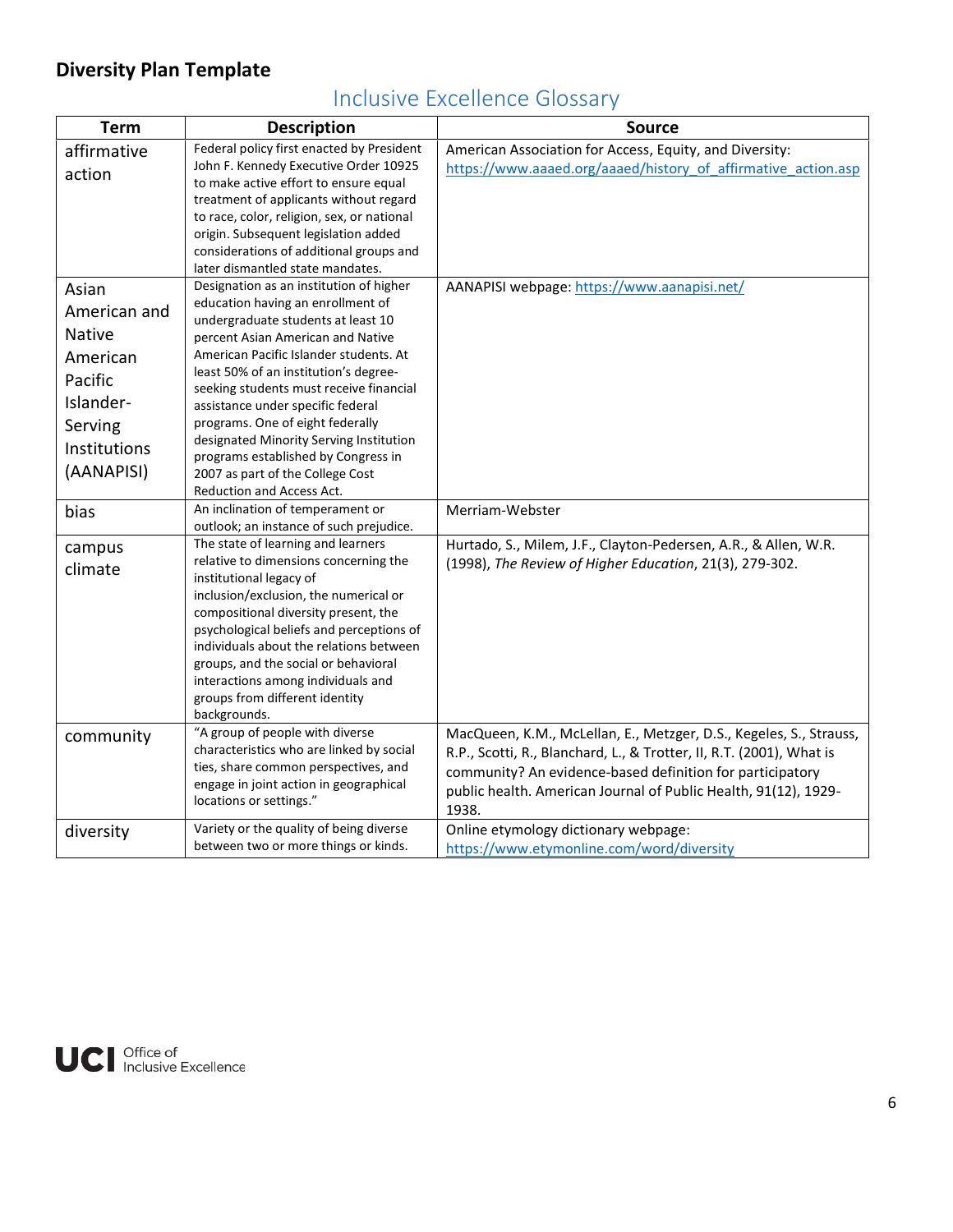Glossary continued

| <b>Term</b>   | <b>Description</b>                                                    | <b>Source</b>                                                                             |
|---------------|-----------------------------------------------------------------------|-------------------------------------------------------------------------------------------|
| equity        | Providing relevant resources and                                      | American Library Association webpage:                                                     |
|               | opportunities to meet the needs of                                    | http://www.ala.org/advocacy/intfreedom/equalityequity                                     |
|               | individuals, organizations, or                                        |                                                                                           |
|               | entities. Compared to equality,                                       |                                                                                           |
|               | equity 'levels the playing field' by                                  |                                                                                           |
|               | providing individuals and entities                                    |                                                                                           |
|               | with access to the respective and                                     |                                                                                           |
|               | specific resources and opportunities                                  |                                                                                           |
|               | that may be needed whereas                                            |                                                                                           |
|               | equality provides individuals or<br>entities with the uniform or same |                                                                                           |
|               |                                                                       |                                                                                           |
|               | resources or opportunities.<br>Refers to First Amendment              | U.S. Courts webpage: https://www.uscourts.gov/about-federal-                              |
| free speech   | protections on the right: not to                                      | courts/educational-resources/about-educational-                                           |
|               | speak (not to salute the flag), to                                    | outreach/activity-resources/what-does                                                     |
|               | protest war, to use certain offensive                                 |                                                                                           |
|               | words and phrases to convey                                           |                                                                                           |
|               | political messages, to contribute                                     |                                                                                           |
|               | money to political campaigns, to                                      |                                                                                           |
|               | advertise commercial products and                                     |                                                                                           |
|               | professional services within limits, to                               |                                                                                           |
|               | engage in symbolic speech (e.g.,                                      |                                                                                           |
|               | burning the flag in protest). Free                                    |                                                                                           |
|               | speech DOES NOT INCLUDE                                               |                                                                                           |
|               | circumstances such as: inciting                                       |                                                                                           |
|               | actions that would harm others,                                       |                                                                                           |
|               | making or distributing obscene                                        |                                                                                           |
|               | materials, burning draft cards as                                     |                                                                                           |
|               | anti-war protest, using obscene                                       |                                                                                           |
|               | speech at a school-sponsored event,                                   |                                                                                           |
|               | or advocating illegal drug use at a                                   |                                                                                           |
|               | school-sponsored event.                                               |                                                                                           |
| Hispanic      | An institution of higher education                                    | White House Initiative on Educational Excellence for Hispanics                            |
| Serving       | that (a) is an eligible institution; and                              | webpage: https://sites.ed.gov/hispanic-initiative/hispanic-<br>serving-institutions-hsis/ |
| Institution   | (b) has an enrollment of<br>undergraduate full-time equivalent        |                                                                                           |
| (HSI)         | students that is at least 25 percent                                  |                                                                                           |
|               | Hispanic students at the end of the                                   |                                                                                           |
|               | award year immediately preceding                                      |                                                                                           |
|               | the date of application.                                              |                                                                                           |
| implicit bias | "Introspectively unidentified (or                                     | Banaji, M., & Greenwald, A. (2013), Blindspot, New York, NY:                              |
|               | inaccurately identified) traces of past                               | Delacorte Press.                                                                          |
|               | experience that mediate favorable                                     |                                                                                           |
|               | or unfavorable feeling, though, or                                    |                                                                                           |
|               | action toward social objects."                                        |                                                                                           |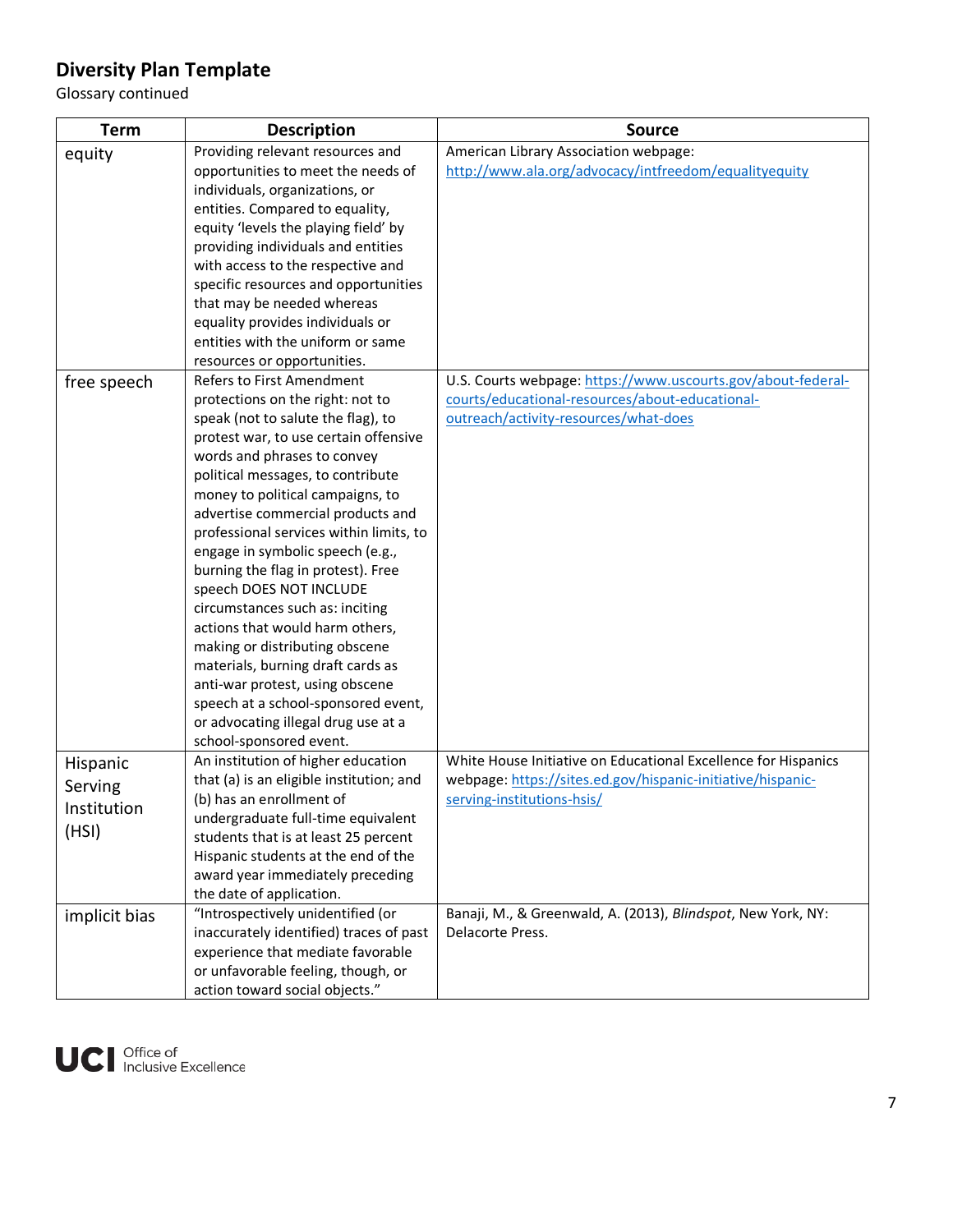Glossary continued

| Term                                                | <b>Description</b>                                                                                                                                                                                                                                                                                                                                          | <b>Source</b>                                                                                                                                                                                                                            |
|-----------------------------------------------------|-------------------------------------------------------------------------------------------------------------------------------------------------------------------------------------------------------------------------------------------------------------------------------------------------------------------------------------------------------------|------------------------------------------------------------------------------------------------------------------------------------------------------------------------------------------------------------------------------------------|
| inclusion                                           | The act of including; the state of<br>being included. In education, this<br>consideration has focused on the<br>treatment of individuals who are<br>different from the majority in terms<br>of race, gender, ability, or other<br>attributes, and considerations to<br>"support all learners in<br>environments to be comfortable                           | Merriam-Webster and Boroson, B. (2017), Inclusive Education:<br>Lessons from History. Retrieved at:<br>http://www.ascd.org/publications/educational-<br>leadership/apr17/vol74/num07/Inclusive-Education@-Lessons-<br>From-History.aspx. |
| Minority-<br>Serving<br><b>Institution</b><br>(MSI) | together."<br>An institution of higher education<br>that serves minority populations and<br>are unique in their missions and<br>daily operations. They include:<br>Historically Black Colleges and<br>Universities, Hispanic-Serving<br>Institutions, Tribal Colleges and<br>Universities, and Asian American and<br>Pacific Islander Serving Institutions. | U.S. Department of the Interior Office of Civil Rights:<br>https://www.doi.gov/pmb/eeo/doi-minority-serving-institutions-<br>program                                                                                                     |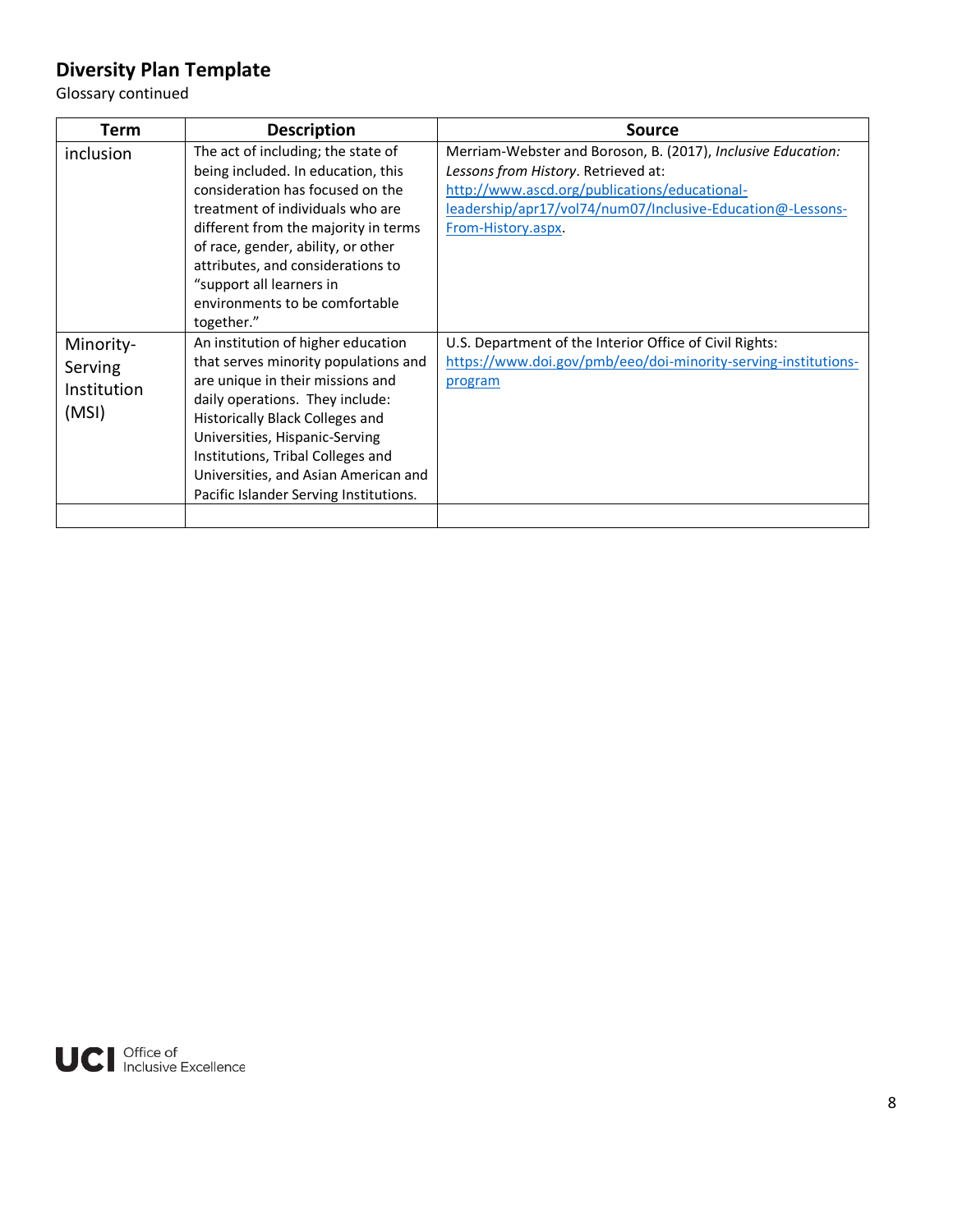## Selected Diversity Resources and Tools

| <b>TYPE</b>    | <b>DESCRIPTION</b>                                                                                                                                                                                                                                                                                                         | <b>WEBSITE</b>                                                           |
|----------------|----------------------------------------------------------------------------------------------------------------------------------------------------------------------------------------------------------------------------------------------------------------------------------------------------------------------------|--------------------------------------------------------------------------|
| Accountability |                                                                                                                                                                                                                                                                                                                            |                                                                          |
|                | <b>Academic Personnel Family</b><br>Friendly Policies - policies to<br>assist academic appointees in<br>balancing the needs of work and<br>family                                                                                                                                                                          | https://ap.uci.edu/policies-procedures/app/7-40/                         |
|                | <b>DECADE Mentors - faculty</b><br>appointees collaborating with<br>Equity Advisors and the Graduate<br>Division to as resources to<br>graduate students and faculty<br>alike. Participate in diverse<br>graduate student recruitment<br>and retention by approving<br>search strategies and instituting<br>best practices | https://inclusion.uci.edu/decade/decade-mentors/                         |
|                | Equity Advisors - appointees as<br>faculty assistants to deans in<br>their respective schools;<br>participate in diverse faculty<br>recruitment and retention by<br>approving search strategies,<br>implicit bias training, and<br>outreach and family friendly<br>policies to support faculty<br>success.                 | https://inclusion.uci.edu/advance/equity-advisors/                       |
|                | <b>Faculty Recruitment Inclusive</b><br><b>Excellence Supplement - central</b><br>funding to support commitments<br>to inclusive excellence in faculty<br>hiring based on the candidates'<br>diversity statements.                                                                                                         | https://ap.uci.edu/programs/hiringprograms/inclusiveexcellence/          |
|                | <b>UC Principles Against</b><br>Intolerance - policy by the<br>University of California Regents<br>to promote discovery and<br>disseminate knowledge while<br>expanding opportunities for all<br>and prohibiting discrimination.                                                                                           | https://regents.universityofcalifornia.edu/regmeet/mar16/e1attach.pdf    |
|                | UC Regents Policy 4400 -<br>communicates the commitment<br>to diversity governing all<br>University of California activities.                                                                                                                                                                                              | https://regents.universityofcalifornia.edu/governance/policies/4400.html |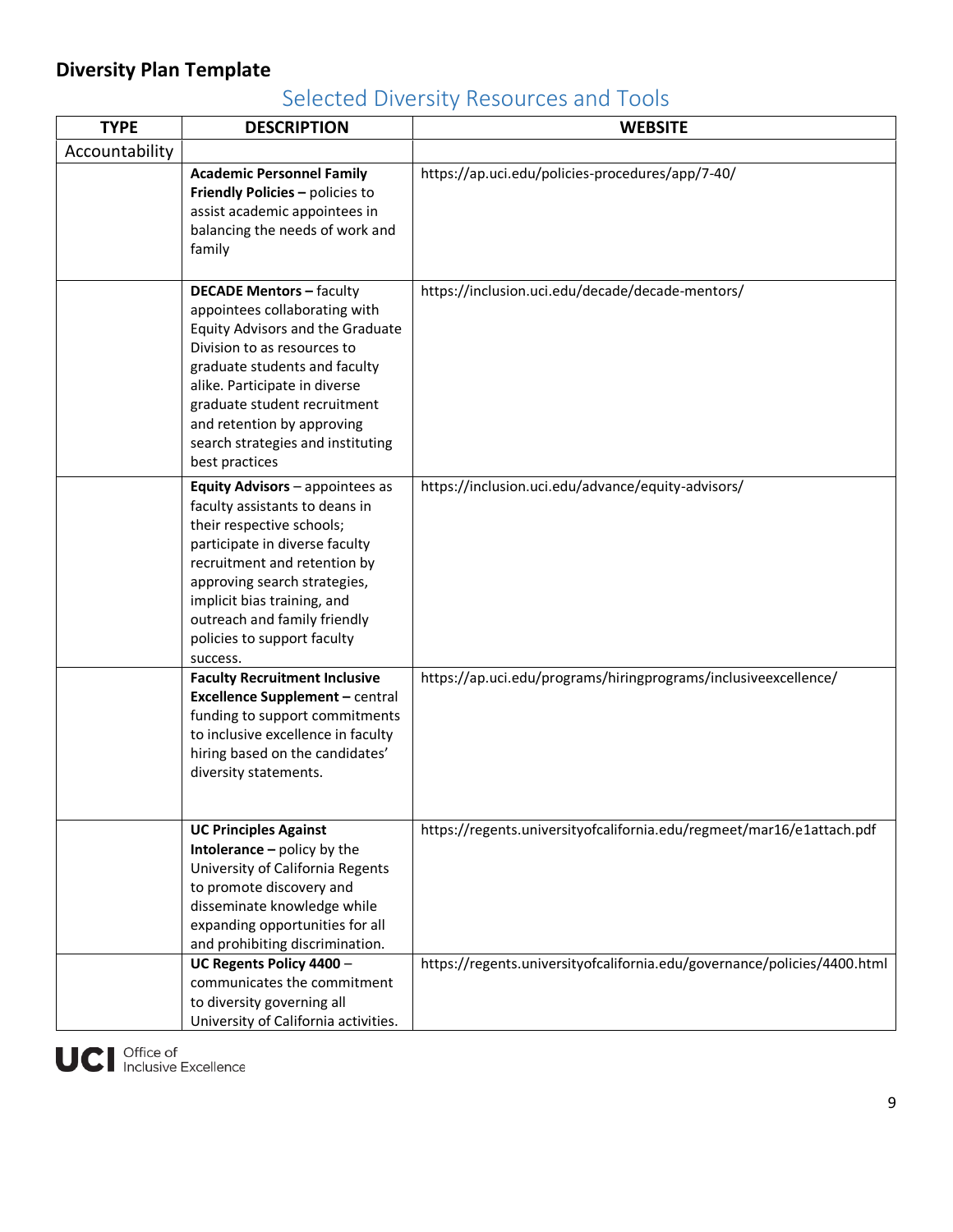| <b>TYPE</b> | <b>DESCRIPTION</b>                                                                                                                                                                                                                                                                                                                                                                                               | <b>WEBSITE</b>                                                                 |
|-------------|------------------------------------------------------------------------------------------------------------------------------------------------------------------------------------------------------------------------------------------------------------------------------------------------------------------------------------------------------------------------------------------------------------------|--------------------------------------------------------------------------------|
| Programs    |                                                                                                                                                                                                                                                                                                                                                                                                                  |                                                                                |
|             | <b>University of California-Hispanic</b><br><b>Serving Institutions Doctoral</b><br><b>Diversity Initiative (UC-HSI DDI)</b><br>- launched in fall 2019, provides<br>competitive grants to UC<br>faculty/administrators and<br>limited graduate student funding<br>to Ph.D. students to promote<br>pathways for students from<br>California Hispanic Serving<br>Institutions.                                    | https://www.ucop.edu/graduate-studies/initiatives-outreach/uc-hsi-<br>ddi.html |
|             | <b>University of California-</b><br><b>Historically Black Colleges and</b><br>Universities (UC-HBCU) Initiative<br>- provides two types of funding<br>to UC faculty (one-year summer<br>research and three-year summer<br>research pathways) to host and<br>mentor graduates from HBCUs at<br>UC campuses to promote UC<br>doctoral student enrollment.                                                          | https://www.ucop.edu/uc-hbcu-initiative/                                       |
| <b>TYPE</b> | <b>DESCRIPTION</b>                                                                                                                                                                                                                                                                                                                                                                                               | <b>WEBSITE</b>                                                                 |
|             | <b>University of California</b><br><b>President's Postdoctoral</b><br><b>Fellowship Program (UC</b><br>PPFP)/Chancellor's Postdoctoral<br>Fellowships (CPF) - UC PPFP was<br>established in 1984 to encourage<br>outstanding women and minority<br>Ph.D. recipients to pursue<br>academic careers at the<br>University of California.<br>Individual UC campuses offer<br>institutionally-funded CPF<br>programs. | https://ppfp.ucop.edu/info/index.html                                          |
| Tools       |                                                                                                                                                                                                                                                                                                                                                                                                                  |                                                                                |
|             | <b>UC Information Center -</b><br>provides searchable data on UC<br>campuses, including student,<br>staff, and faculty demographics,<br>selected outcomes, and 2030 UC<br>dashboard of multi-year goals<br>and priorities.                                                                                                                                                                                       | https://www.universityofcalifornia.edu/infocenter                              |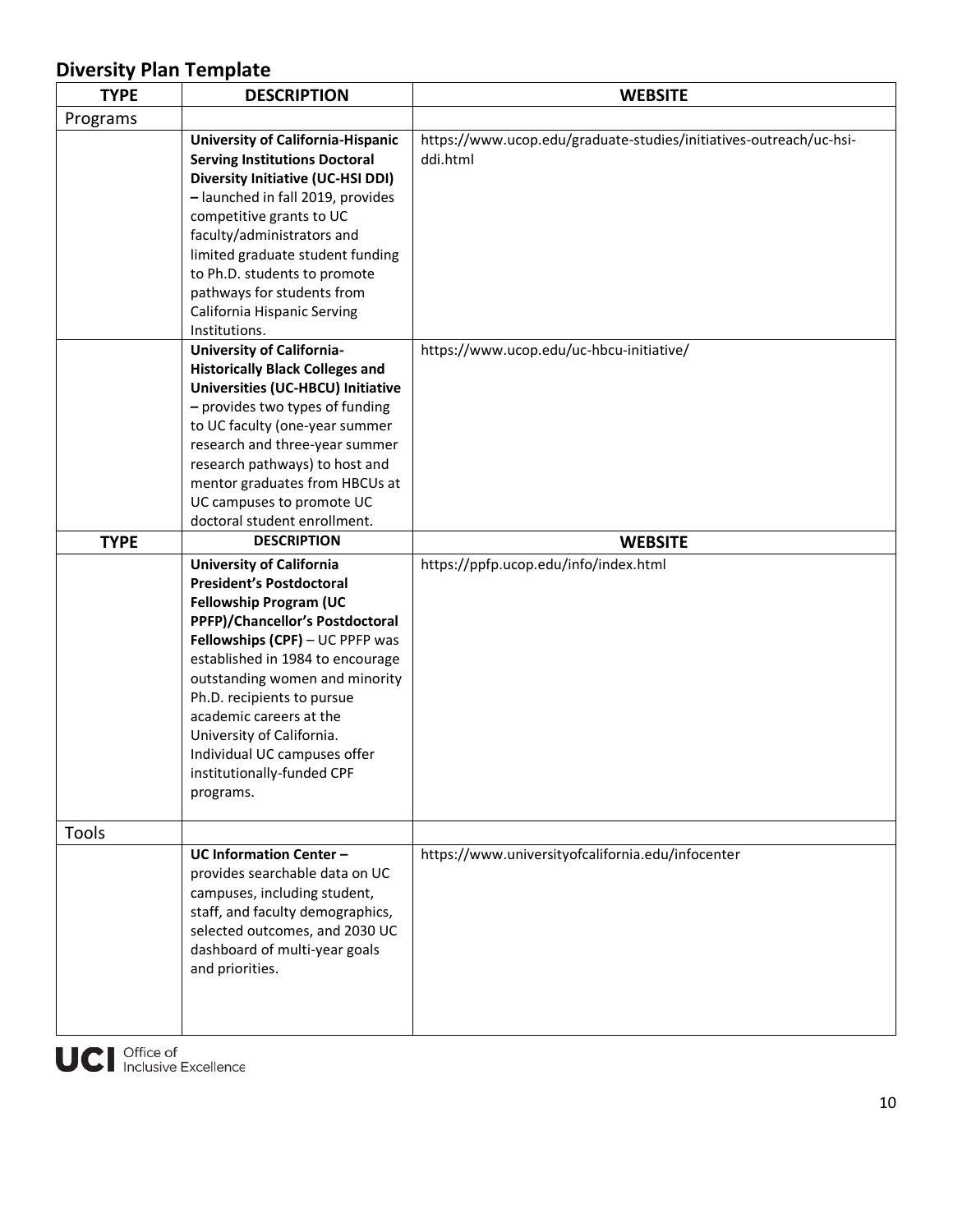| <b>TYPE</b> | <b>DESCRIPTION</b>                        | <b>WEBSITE</b>                                                       |
|-------------|-------------------------------------------|----------------------------------------------------------------------|
|             | <b>UCI COMPASS (Comprehensive</b>         |                                                                      |
|             | Analytics for Student Success) -          |                                                                      |
|             | is a homegrown initiative focused         |                                                                      |
|             | on undergraduate student                  |                                                                      |
|             | success. The multi-part project           |                                                                      |
|             | brings relevant student data to           |                                                                      |
|             | campus advisors, faculty, and             |                                                                      |
|             | administrators with the goal of           |                                                                      |
|             | providing actionable information          |                                                                      |
|             | to improve student outcomes.              |                                                                      |
|             | <b>UCI Division of Teaching</b>           | http://dtei.uci.edu/                                                 |
|             | <b>Excellence and Innovation -</b>        |                                                                      |
|             | provides evidence-based                   |                                                                      |
|             | pedagogy trainings, one-on-one            |                                                                      |
|             | faculty consultations, and                |                                                                      |
|             | programs to support                       |                                                                      |
|             | undergraduate, graduate                   |                                                                      |
|             | student, and faculty classroom            |                                                                      |
|             | and online teaching expertise.            |                                                                      |
|             | <b>UCI Office of Equal Opportunity</b>    | http://www.oeod.uci.edu/policies/aalinks.php                         |
|             | & Diversity Resource pages -              |                                                                      |
|             | provides background on                    |                                                                      |
|             | affirmative actions taken by the          |                                                                      |
|             | University, anti-discrimination           |                                                                      |
|             | policies, links to availability           |                                                                      |
|             | statistics (academic and non-             |                                                                      |
|             | academic), among other                    |                                                                      |
|             | information.                              |                                                                      |
|             | <b>UCI Office of Inclusive Excellence</b> | https://inclusion.uci.edu/                                           |
|             | - provides an action plan for             |                                                                      |
|             | inclusive excellence, campus              |                                                                      |
|             | resources and inclusive                   |                                                                      |
|             | excellence milestones, and                |                                                                      |
|             | climate survey results (coming            |                                                                      |
|             | soon), among other event and              |                                                                      |
|             | information                               |                                                                      |
|             | <b>UCI Office of Institutional</b>        | https://www.oir.uci.edu/Data-Hub/index.php                           |
|             | Research - provides a data hub            |                                                                      |
|             | of campus enrollments, degree             |                                                                      |
|             | completion, and other                     |                                                                      |
|             | demographic information.                  |                                                                      |
|             | <b>UC Undergraduate Experience</b>        | https://www.universityofcalifornia.edu/infocenter/ucues-data-tables- |
|             | Survey (UCUES) - biennial survey          | main                                                                 |
|             | conducted on the nine UC                  |                                                                      |
|             | undergraduate campuses;                   |                                                                      |
|             | provides information about                |                                                                      |
|             | student behaviors, self-ratings on        |                                                                      |
|             | academics, curricular and co-             |                                                                      |
|             | curricular experiences.                   |                                                                      |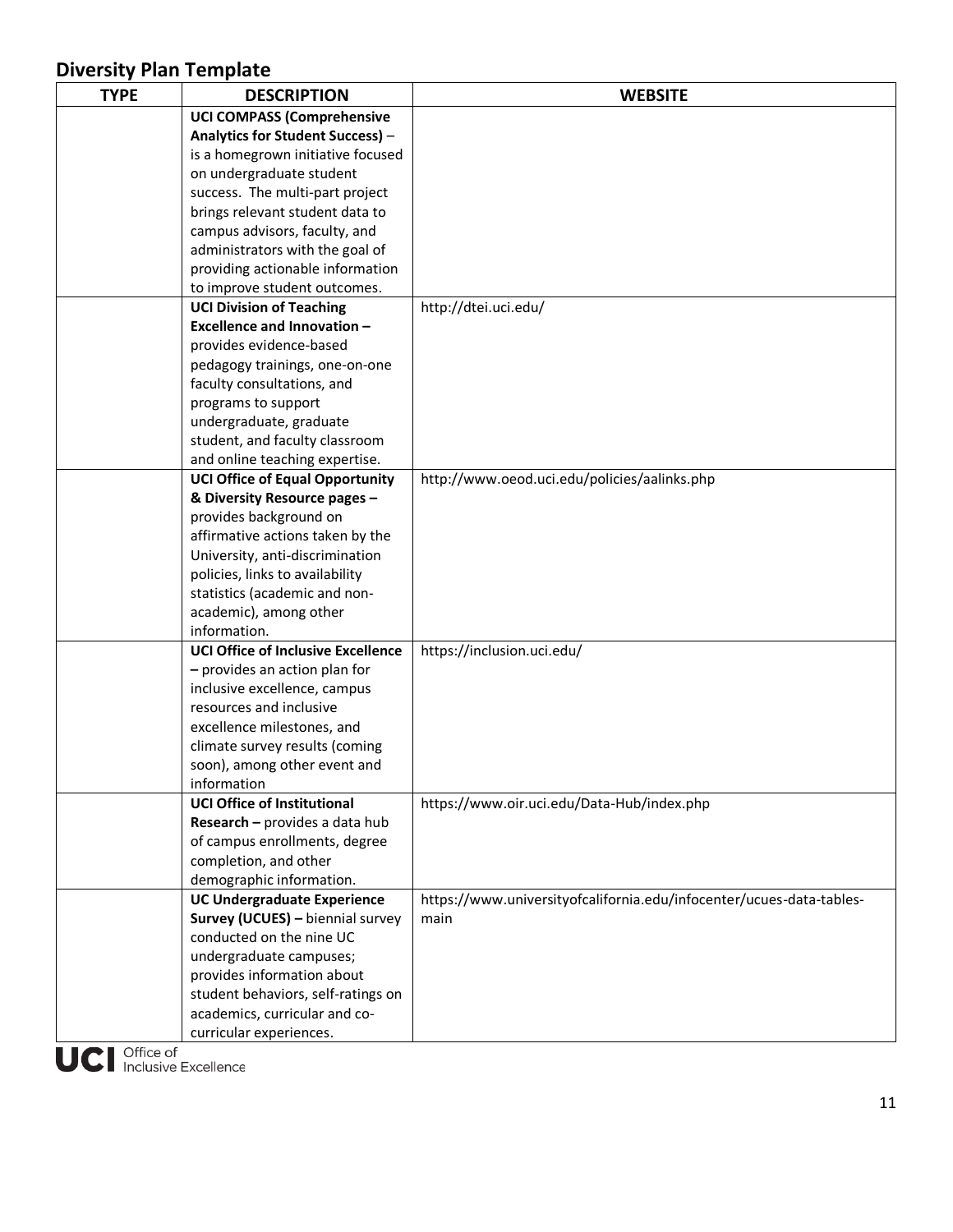#### UCI Inclusive Excellence Plan Overview

#### **Summary of Enterprise Plans for Inclusive Excellence**

The University of California, Irvine, is committed to recognizing talent as broadly distributed in society. To this end, our campus has undertaken an action plan for inclusive excellence to support all members to maximize their potential. By 2025, the campus envisions becoming a leader in inclusive excellence focused on three pillars: community, thriving, and wellness. These three areas animate the broader UCI Strategic Plan by scaffolding student, faculty, and staff success through an inclusive excellence ecosystem.

Key inclusive excellence goals for the enterprise include:



*Strategies* - Several strategies focused on collaborative inquiry, applications, and interventions across the campus have been undertaken to support campus efforts related to inclusive excellence. These strategies range from using descriptive analytics to inform intelligent advising, outreach, hiring, and orienting UCI members to campus resources, structures, and engagement opportunities to developing interventions to close

Office of Inclusive Excellence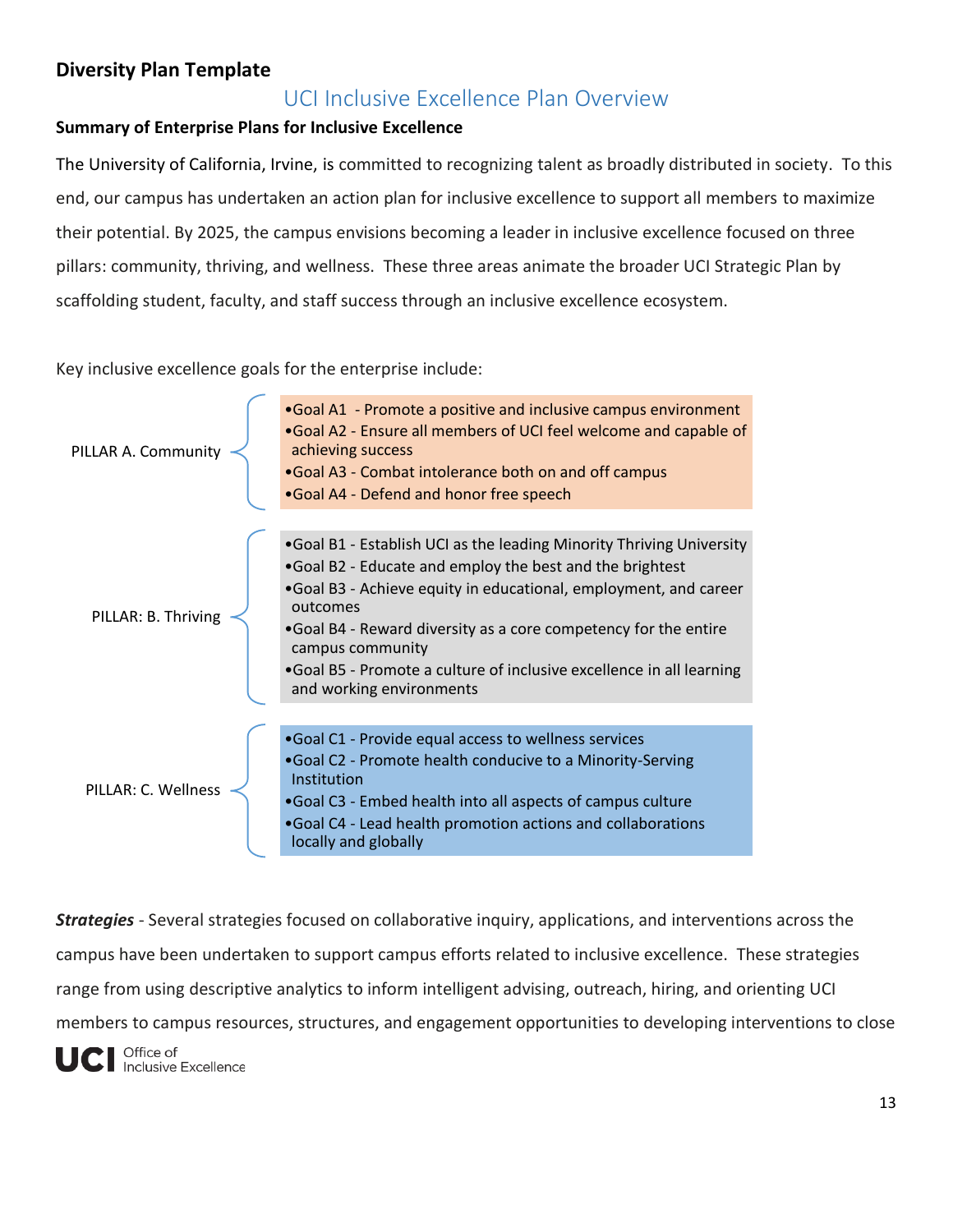gaps in structural diversity, academic engagement and outcomes, and professional development. For example, broadening outreach, recruitment, and hire to reflect the structural diversity of California will support more diverse and positive community on campus. Expanding the use of evidence-based inclusive pedagogical practices throughout the undergraduate curriculum and broadening systematic academic advising reviews in core courses will be levers for positive change to support undergraduate student thriving. Examining and strengthening the use of counseling and wellness services will engage UCI constituents in multiple ways to envision and achieve healthy outcomes and lifestyles. At UCI, we are ready to extend opportunities for inclusive excellence and the structural supports needed to ensure equitable and inclusive practices and policies given a legacy of enhancing student, faculty, and staff success, built on leadership and interventions to support valuing diversity.

*Key Tools and Performance Indicators* – The campus seeks to use a wide range of tools and resources to identify and advance towards inclusive excellence goals. These tools include the human resources connected to inclusive excellence planning, training, and education, including academic unit equity advisors and DECADE mentors engaged in faculty-peer consulting to increase diverse recruitment and retention of faculty and graduate students. These tools also include the campus instruments and scheduled institutional and program review of progress in terms of campus climate (through unit equity review and UCI Campus Climate surveys), as well as enterprise-wide interventions designed to support broader understanding about the nature of bias, best practices in diversifying students, staff, and faculty, and leadership development programs to advance collaborative inquiry from multiple perspectives, pedagogies, and disciplines to advance knowledge, application, and transformation.

Several traditional and emerging indicators will be reviewed and refined in the coming two to five years to promote diversity, equity, and inclusion.